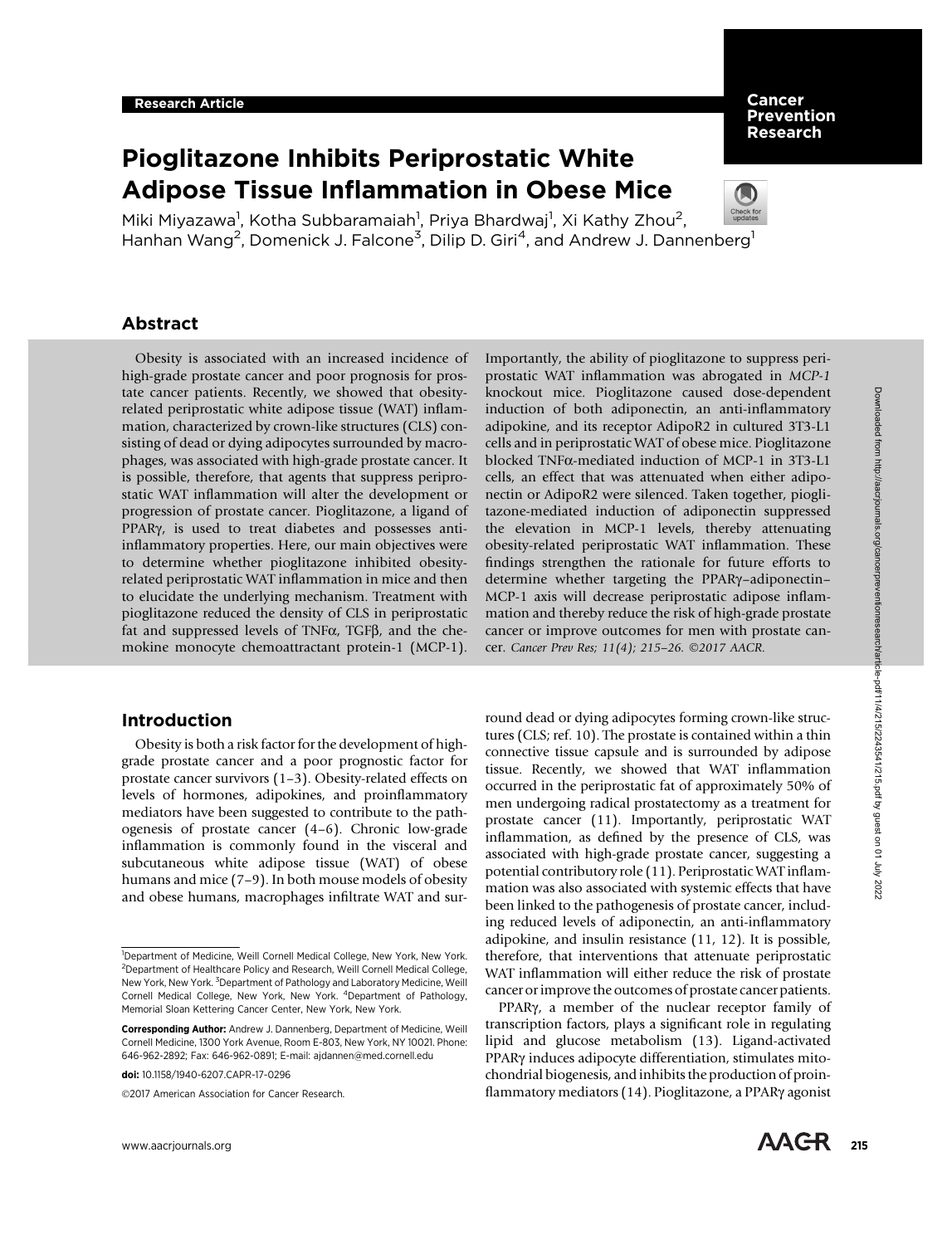that belongs to a class of drugs called thiazolidinediones, is used to treat type II diabetes. Pioglitazone improves insulin resistance and has a range of anti-inflammatory properties, including being able to induce adiponectin levels and reduce the number of macrophages in adipose tissue (15, 16). Whether pioglitazone can suppress obesity-related periprostatic WAT inflammation is unknown.

In this study, we had two major objectives. The first was to determine whether pioglitazone could suppress periprostatic WAT inflammation in a mouse model of obesity. Our second goal was to elucidate the mechanism underlying the anti-inflammatory effect of pioglitazone. Here, we demonstrate that treatment with pioglitazone attenuated obesity-related periprostatic WAT inflammation. Moreover, we provide evidence that pioglitazone induced adiponectin, which acted, in turn, to suppress the induction of monocyte chemoattractant-1 (MCP-1) in adipose tissue leading to decreased periprostatic WAT inflammation. Taken together, we show for the first time that it is possible to use a pharmacologic strategy to suppress periprostatic WAT inflammation. Our data highlight the importance of targeting the PPARg–adiponectin–MCP-1 axis as a strategy to reduce periprostatic WAT inflammation and potentially reduce the risk of prostate cancer or improve outcomes for men with prostate cancer.

## Materials and Methods

### Materials

Pioglitazone was obtained from the NCI Chemical Repository. Mouse recombinant  $TNF\alpha$  and ELISA Kits for MCP-1 and adiponectin were obtained from R&D Systems. RNeasy Mini Kits, real-time PCR mouse primers for CD68 (cat. # QT00254051), MCP-1 (cat. # QT00167832), TGFb (cat. # QT00145250), GAPDH (cat. # QT01658692), adiponectin (cat. # QT01048047), AdipoR1 (cat. # QT00154217), AdipoR2 (cat. # QT00165326), and siRNA for adiponectin were purchased from Qiagen. TNF $\alpha$  primers were obtained from Sigma (17). Nontargeting siRNA, AdipoR2 siRNA, and DharmaFECT4 were obtained from Dharmacon. Murine leukemia virus reverse transcriptase, RNase inhibitor, oligo  $(dT)_{16}$  and Fast SYBR green PCR master mix were obtained from Applied Biosystems. Insulin, IBMX, and dexamethasone were obtained from Sigma.

## Animal models

Male wild-type C57BL/6J and MCP-1 knockout mice (B6.129S4-Ccl2<sup>tm1Rol</sup>/J, The Jackson Laboratory) were used. Mice received either low-fat (LF) diet (12450Bi; 10 kcal% fat), high-fat (HF) diet (D12492i; 60 kcal% fat), or HF diet containing 0.006% or 0.06% w/w pioglitazone (Research Diets). Previously, 0.05% w/w pioglitazone was found to activate PPARg in adipose tissue (18). Following sacrifice, periprostatic fat tissue was snap-frozen in liquid nitrogen and stored at  $-80^{\circ}$ C for molecular analyses or formalin fixed for histologic analyses. The animal protocol was approved by the Institutional Animal Care and Use Committee at Weill Cornell Medicine (New York, NY).

#### Adipocyte diameter

Adipocyte diameter was quantified as described previously (19).

#### Cell culture

3T3-L1 preadipocytes (Zenbio) were seeded 5,000  $\text{cells/cm}^2$  in cell culture plates and maintained in preadipocyte medium (Zenbio). All experiments were carried out within one year (2015–2016) of purchasing the cell line. Independent authentication of the purchased cell line was not carried out. Once the cells were confluent, cells were incubated an additional 48 hours before initiating differentiation. The cells were then switched to differentiation medium containing 10% FBS, 50 U/mL penicillin, <sup>50</sup> mg/mL streptomycin, 500 mmol/L IBMX, 50 mmol/L dexamethasone, and  $2.5 \mu g/mL$  insulin for 3 days. Three days after the initiation of differentiation, cells were switched to maintenance medium containing 10% FBS, 50 U/mL penicillin, 50  $\mu$ g/mL streptomycin, 50  $\mu$ mol/L dexamethasone, and 2.5 µg/mL insulin and maintained until 7 days post differentiation. All treatments were performed on cells that were maintained in serum-free medium overnight.

## RNAi

siRNAs were transfected into 3T3-L1 adipocytes using DharmaFECT4 (20). Cells transfected with nontargeting siRNA were used as negative controls. Seventy-two hours after transfection, the cells were analyzed.

#### qRT-PCR

Total RNA was isolated from periprostatic fat and cells using the RNeasy Mini Kit. RNA was reversed transcribed using murine leukemia virus reverse transcriptase and oligo  $(dT)_{16}$  primer, and the resulting cDNA was then used for amplification. GAPDH was used as an endogenous normalization control. Real-time PCR was performed using  $2\times$  Fast SYBR green PCR master mix on a 7500 Fast Real-time PCR system (Applied Biosystems). Relative fold induction was determined using the  $ddC<sub>T</sub>$  (relative quantification) analysis protocol.

#### ELISA assay

MCP-1 and adiponectin protein levels in cell culture medium were quantified using ELISA Kits from R&D Systems.

#### Statistical analysis

In the mouse experiments, endpoints of interest include mouse weights over time or at the time of sacrifice, mouse caloric consumption over time, and various biomarker measurements obtained from mouse periprostatic WAT, including number of CLS/cm<sup>2</sup>, average adipocyte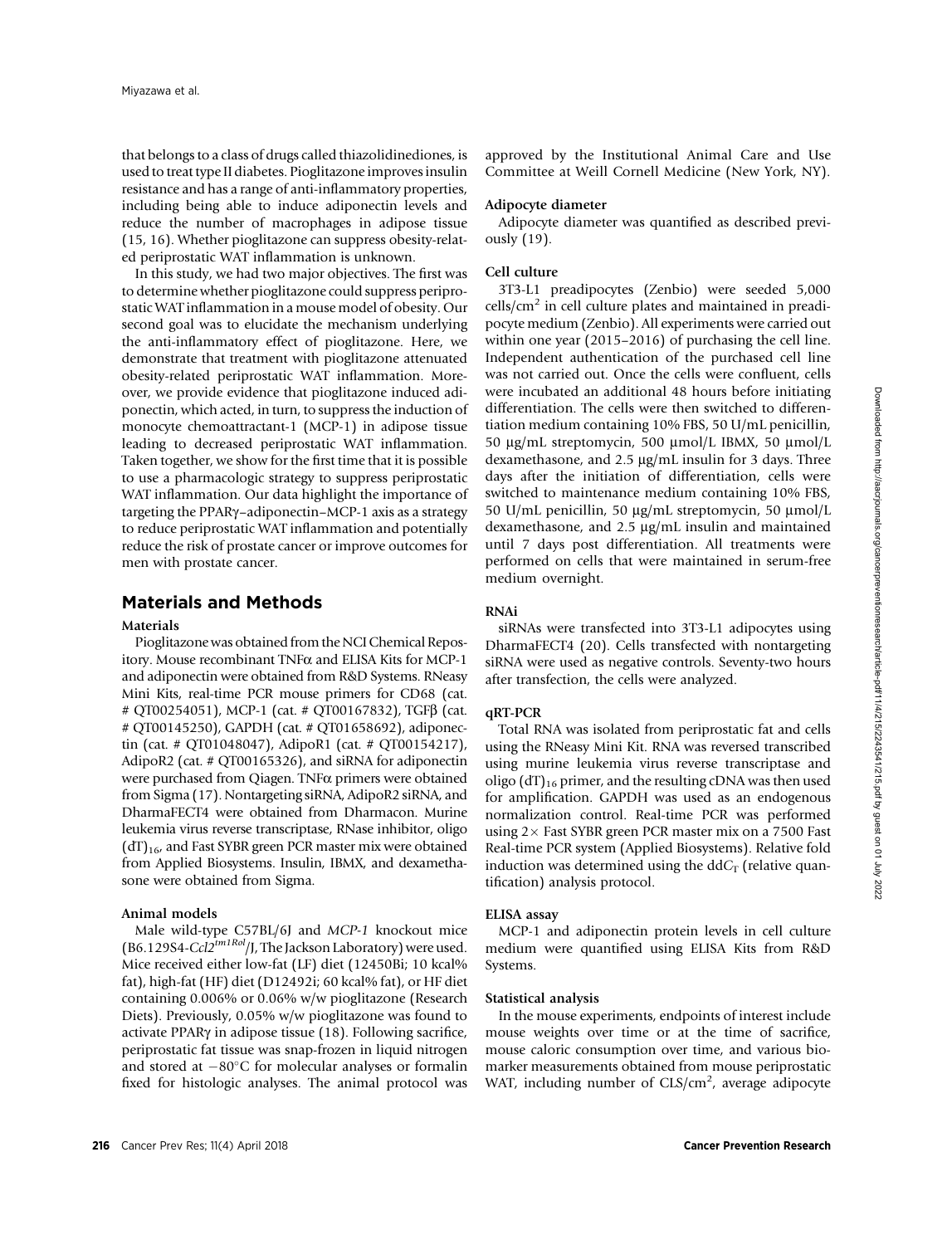diameter, and relative mRNA expression level. Differences in the endpoints across multiple groups were examined using ANOVA or the nonparametric Kruskal–Wallis test, where appropriate. Differences in the endpoints between two groups were examined using t test or the nonparametric Wilcoxon rank sum test, where appropriate. For data measured longitudinally over time, such as mouse weight and caloric consumption, differences in the average value of the endpoint over time were examined using the mixed effects linear regression model, which takes into account both the between and within mouse variations. All statistical tests were two-sided and  $P < 0.05$  is considered statistically significant.

## Results

## Pioglitazone inhibits periprostatic WAT inflammation

Mice were fed either a HF or LF diet to determine whether obesity caused periprostatic WAT inflammation as defined by the presence of CLS (Fig. 1A and B). Body weight, calorie consumption, and periprostatic WAT inflammation were determined (Fig. 1C–E). After feeding these diets for 12 weeks, the HF diet–fed mice weighed approximately 40% more than the mice that received the LF diet. This increase in weight was paralleled by the development of periprostatic WAT inflammation (Fig. 1C and E). To determine whether pioglitazone inhibited obesity-associated periprostatic WAT inflammation, obese HF diet–fed mice were either continued on HF diet alone or treated with HF diet containing two doses (0.006%, 0.06% w/w) of pioglitazone (Fig. 1A). Interestingly, treatment with either dose of pioglitazone led to a marked increase in calorie consumption without causing significant weight gain (Fig. 1C and D). Notably, treatment with pioglitazone led to a dosedependent decrease in periprostatic WAT inflammation (Fig. 1E).

Numerous studies have demonstrated a correlation between adipocyte size and the presence and severity of WAT inflammation (10, 19, 21). Consistent with the increase in body weight, adipocytes were larger in the periprostatic WAT of HF diet compared with LF diet–fed mice (Fig. 2A). Although pioglitazone reduced periprostatic WAT inflammation, it did not affect adipocyte size (Fig. 2A). Next, we characterized a series of molecular endpoints in periprostatic WAT. Consistent with the findings for CLS in periprostatic WAT (Fig. 1E), the increase in expression of the macrophage marker CD68, induced by HF diet feeding, was attenuated by treatment with 0.06% (w/w) pioglitazone (Fig. 2B). Next, we measured levels of MCP-1, a chemokine that is important for recruitment of blood monocytes into adipose tissue where they undergo differentiation and become macrophages (22, 23). As shown in Fig. 2C, HF diet led to an increase in levels of MCP-1, an effect that was suppressed by  $0.06\%$  (w/w) pioglitazone. Similarly, periprostatic WAT inflammation was associated with increased levels of TNF $\alpha$  and TGF $\beta$ ; these changes were attenuated by treatment with 0.06% (w/w) pioglitazone (Fig. 2D and E).

Having established that pioglitazone suppressed HF diet–induced periprostatic WAT inflammation, we next carried out a study to determine the time course of this anti-inflammatory effect. The experimental schema is shown in Fig. 3A. Body weight, calorie consumption, and periprostatic WAT inflammation were assessed over time (Fig. 3B–D). Consistent with the findings in Fig. 1, treatment with HF diet for 12 weeks led to weight gain and periprostatic WAT inflammation (Fig. 3B and D). Mice were then either continued on HF or LF diets or treated with HF diet containing 0.06% (w/w) pioglitazone for 2, 4, or 9 weeks. Here, treatment with pioglitazone for 4 or 9 weeks caused hyperphagia (Fig. 3C) in the absence of inducing weight gain (Fig. 3B). Treatment with pioglitazone led to reduced number of  $CLS/cm<sup>2</sup>$  in WAT after 4 and 9 weeks of treatment (Fig. 3D).

## MCP-1 is important for pioglitazone-mediated suppression of HF diet–induced periprostatic WAT inflammation

As mentioned above, MCP-1 plays a significant role in regulating the accumulation of macrophages in adipose tissue. The inhibitory effects of pioglitazone on HF diet– mediated induction of periprostatic WAT inflammation (Fig. 1E) were paralleled by changes in MCP-1 expression (Fig. 2C). Hence, we tested whether the observed suppression of MCP-1 expression was required for the anti-inflammatory effects of pioglitazone. To address this question, we compared the anti-inflammatory efficacy of pioglitazone in wild-type versus  $MCP-1^{-/-}$  mice (Fig. 4A). Body weight and periprostatic WAT inflammation were determined (Fig. 4B and C). Treatment with pioglitazone did not affect the weights of either the wild-type or the MCP- $1^{-/-}$  mice (Fig. 4B). Consistent with findings in Figs. 1E and 3D, pioglitazone markedly suppressed periprostatic WAT inflammation in wild-type mice (Fig. 4C). Importantly, this anti-inflammatory effect of pioglitazone was abrogated in MCP-1<sup>-/-</sup> mice (Fig. 4C). Taken together, these data indicate that the anti-inflammatory effect of pioglitazone is mediated by its ability to suppress HF diet–mediated induction of MCP-1.

## Pioglitazone-mediated suppression of MCP-1 is mediated by adiponectin

Pioglitazone is a known inducer of adiponectin in adipose tissue (24, 25). Moreover, adiponectin can inhibit MCP-1 expression (26). Hence, experiments were next carried out to determine whether the suppressive effects of pioglitazone on MCP-1 expression were mediated by adiponectin. As shown in Fig. 5A, treatment with pioglitazone led to a dose-dependent increase in adiponectin levels in mice fed an HF diet. To determine whether pioglitazone-mediated increases in adiponectin suppressed the induction of MCP-1, a series of in vitro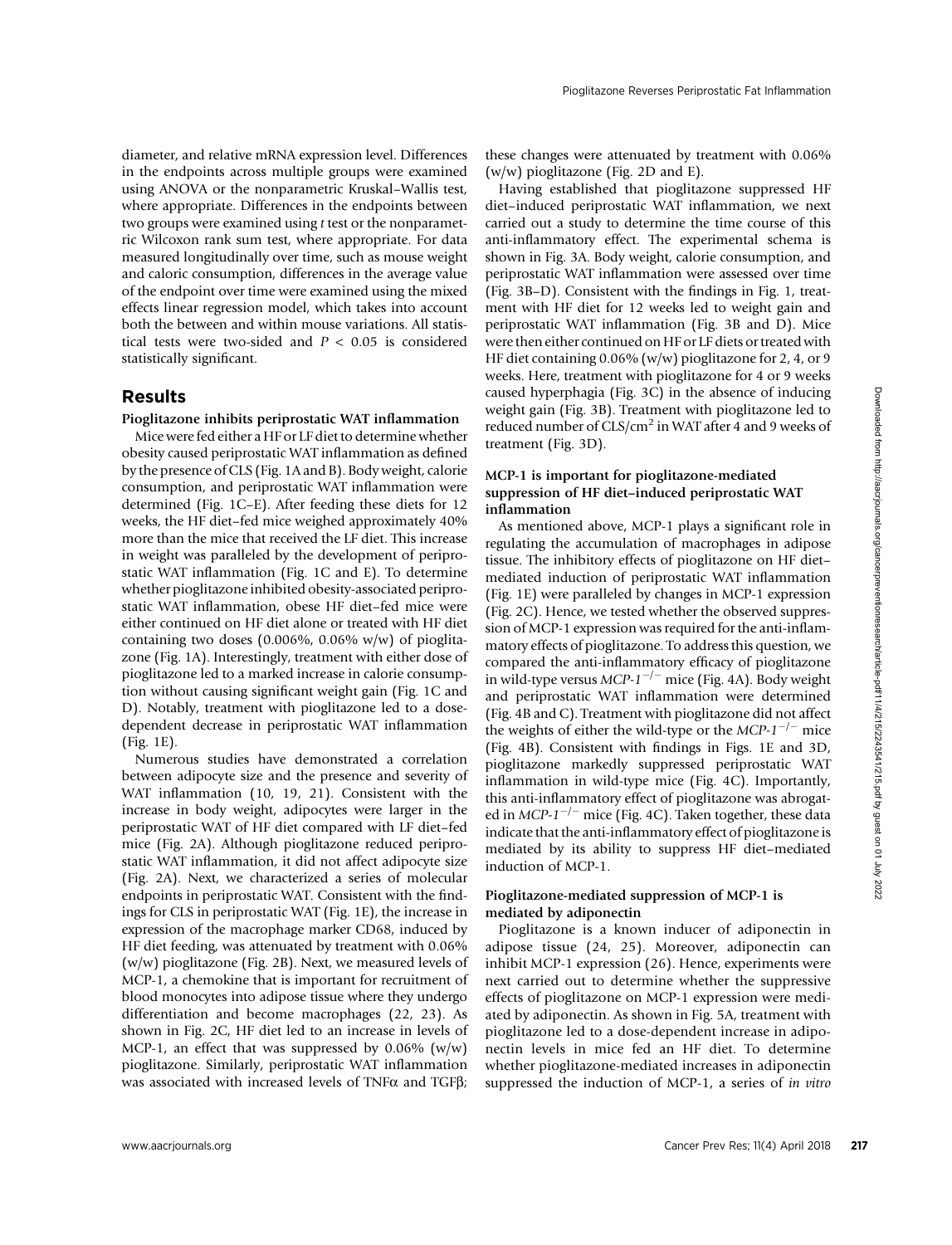

#### Figure 1.

Pioglitazone inhibits high-fat diet-induced periprostatic white adipose inflammation. A, Study schema. C57BL/6J male mice were treated with LF or HF diets beginning at 6 weeks of age. After 12 weeks of feeding, two groups of mice fed either LF or HF diets were sacrificed. Two additional groups continued to receive LF diet or HF diet for an additional 8 weeks prior to sacrifice. Other mice received the HF diet for 12 weeks before being switched to HF diet containing either 0.006% or 0.06% w/w pioglitazone for an additional 8 weeks until sacrifice at 26 weeks of age. B, Hematoxylin and eosin-stained section showing several CLS (arrows) in periprostatic fat. C, Body weights of mice in different treatment groups. D, Caloric consumption was monitored weekly. E, Periprostatic white adipose inflammation defined as CLS/cm<sup>2</sup> was quantified at the time of sacrifice. Mean  $\pm$  SD (error bars) are shown. **D**,  $n = 9$ –10/group. **E**,  $n = 4$ –10/group. \*\*\*,  $P < 0.001$  compared with HF diet 20 weeks.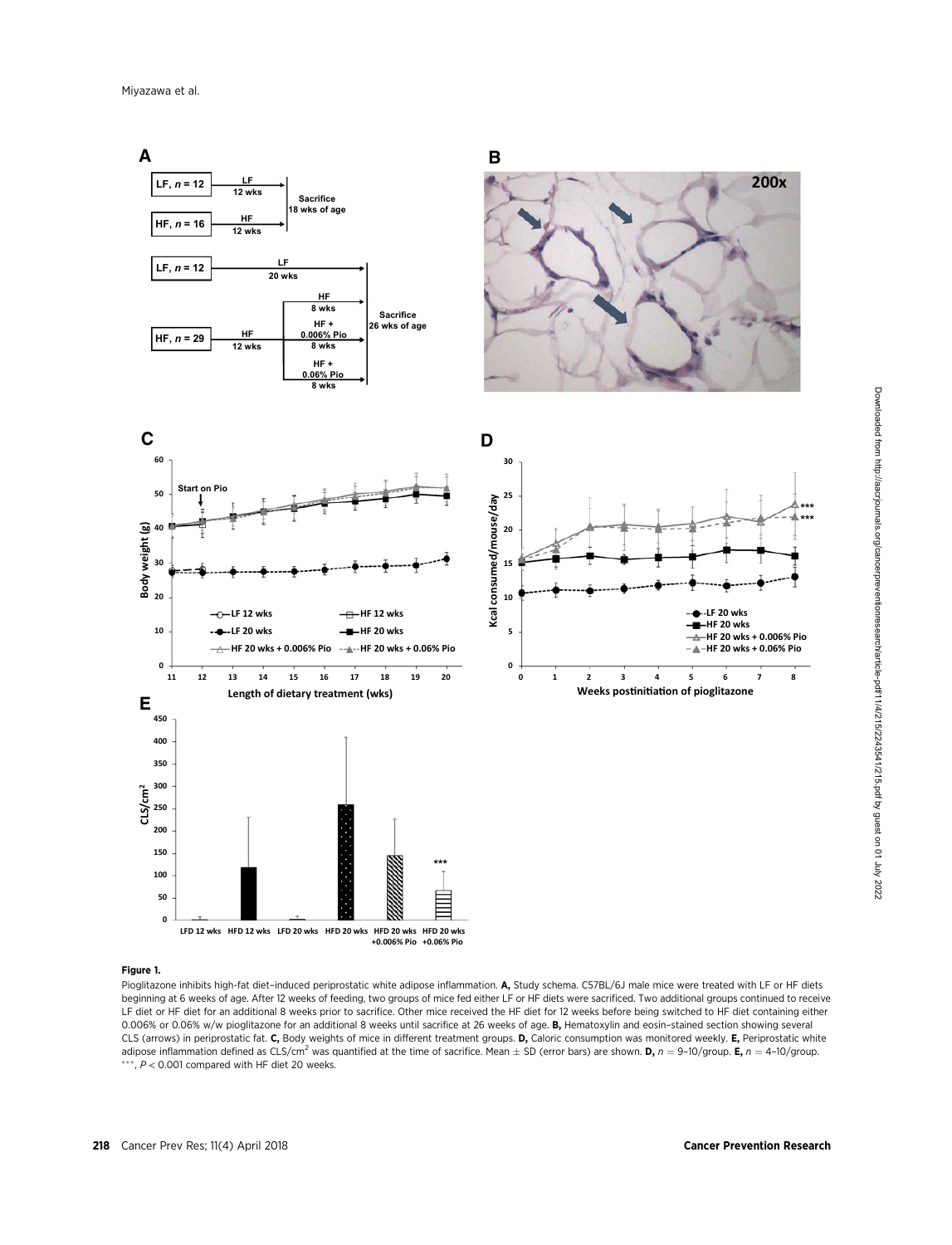

#### Figure 2.

Pioglitazone suppresses levels of proinflammatory mediators in periprostatic WAT in mice fed an HF diet. At 6 weeks of age, C57BL/6J male mice were fed either LF diet or HF diet. The LF diet–fed mice were randomized to one of two groups. One group was sacrificed at 18 weeks of age after 12 weeks on LF diet, while the second group was sacrificed at 26 weeks of age after 20 weeks on LF diet. The other mice were fed HF diet for 12 weeks to induce obesity and then randomized to one of four groups. One group was sacrificed at 18 weeks of age after 12 weeks on HF diet. The second group was continued on HF diet, the third group was switched to HF diet containing 0.006% w/w pioglitazone, and the fourth group was switched to HF diet containing 0.06% w/w pioglitazone for an additional 8 weeks until sacrifice at 26 weeks of age. A, Average adipocyte diameter. B-E, Real-time PCR was carried out for CD68, MCP-1, TNF $\alpha$ , and TGFB. Mean  $\pm$  SD (error bars) are shown. A,  $n = 4$ -10/group; \*\*,  $P < 0.01$  compared with LF diet 20 weeks and \*\*\*,  $P < 0.001$  compared with LF diet 12 weeks. **B-E,**  $n = 3-7/$ group;  $**$ ,  $P < 0.01$  compared with HF diet 20 weeks.

experiments were carried out using 3T3-L1 adipocytes. As shown in Fig. 5B, pioglitazone caused dose-dependent induction of adiponectin. Levels of TNF $\alpha$ , a known inducer of MCP-1 (27), are elevated in inflamed periprostatic WAT (Fig. 2D). Interestingly, pioglitazone caused dose-dependent suppression of TNFa-mediated induction of MCP-1 (Fig. 5C). Moreover, treatment of adipocytes with TNF $\alpha$  inhibited adiponectin mRNA levels, an effect that was attenuated by pioglitazone (Fig. 5D). To confirm that pioglitazone-mediated suppression of

MCP-1 induction is mediated by adiponectin, siRNA to adiponectin was used. Adipocytes transfected with siRNA to adiponectin produced approximately 70% less adiponectin protein (Fig. 5E). Importantly, silencing adiponectin both enhanced TNFa-mediated induction of MCP-1 and attenuated the ability of pioglitazone to suppress the induction of MCP-1 mRNA (Fig. 5F). Collectively, these results indicate that pioglitazonemediated increases in adiponectin suppress the induction of MCP-1.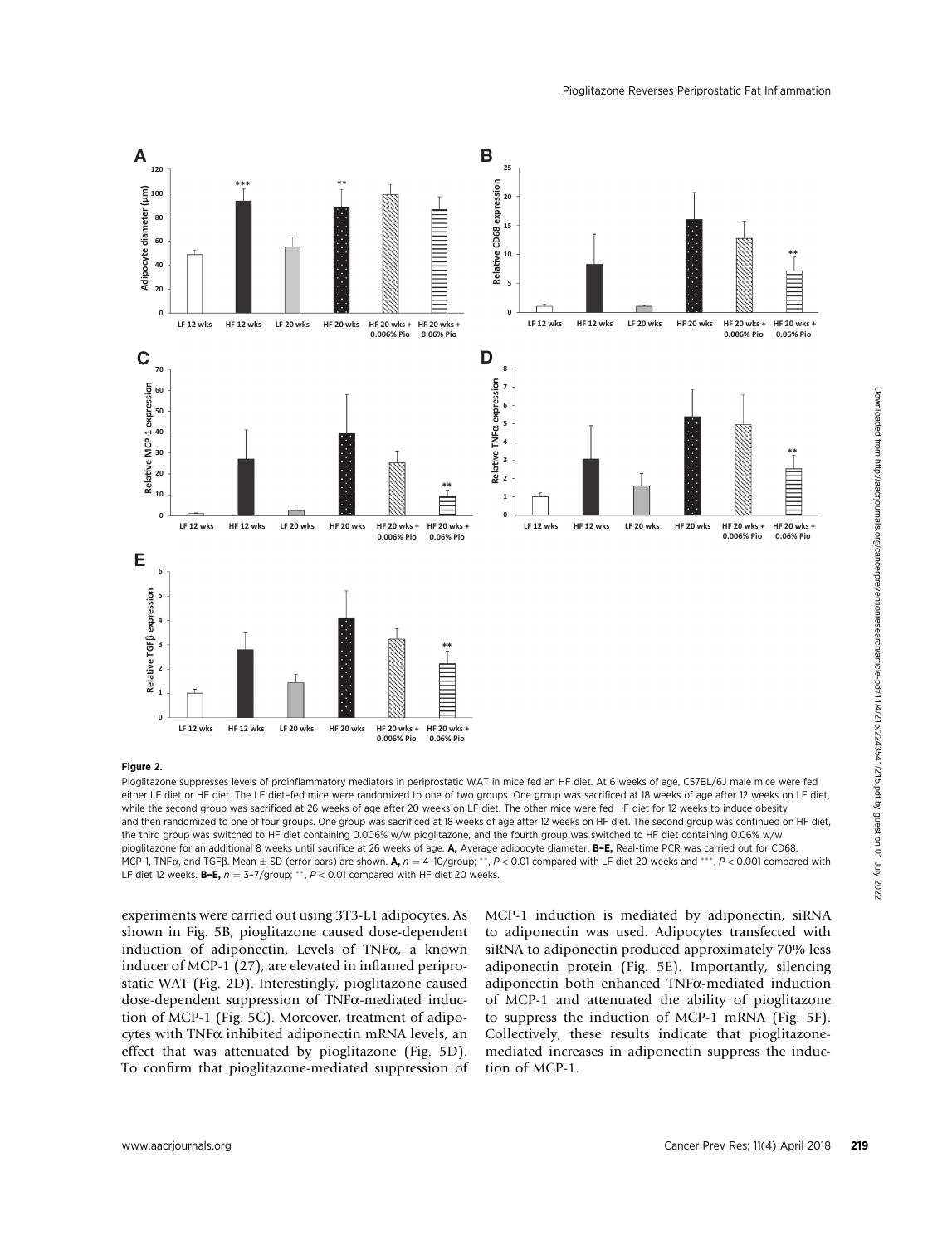

#### Figure 3.

Treatment with pioglitazone led to time-dependent suppression of periprostatic WAT inflammation. A, Study schema. At 6 weeks of age, C57BL/6J male mice were fed either an LF or HF diet. A group of LF diet–fed mice was sacrificed at 18 weeks of age after 12 weeks on LF diet. A second group of LF diet–fed mice was sacrificed at 20 weeks of age after 14 weeks on LF diet. A third group of LF diet–fed mice was sacrificed at 22 weeks of age after 16 weeks on LF diet. The fourth group of LF diet–fed mice was sacrificed at 27 weeks of age after 21 weeks on LF diet. The HF diet fed mice were randomized to seven groups at 18 weeks of age after 12 weeks on HF diet. One group was sacrificed at 18 weeks of age, while three other groups were continued on HF diet for an additional 2, 4, or 9 weeks. The remaining three groups were switched to HF diet containing 0.06% w/w pioglitazone for an additional 2, 4, or 9 weeks. B, Body weights of mice in different treatment groups. C, Caloric consumption was monitored in mice following initiation of pioglitazone treatment. Average calorie consumption during the treatment period is presented. **D,** Periprostatic white adipose inflammation was quantified as CLS/cm<sup>2</sup>. **B–D,** Mean  $\pm$  SD (error bars) are shown. **B,**  $n = 6$ –16/group, \*\*, P < 0.001 compared with LF diet group. C,  $n = 6$ -16/group; \*\*, P < 0.01 compared with HF diet group. D,  $n = 6$ -12/group; \*\*, P < 0.01; \*\*\*, P < 0.001 compared with HF diet group.

Adiponectin binds to adiponectin receptor R1 (AdipoR1) and R2 (AdipoR2) and regulates gene expression in adipocytes (28). We next investigated whether pioglitazone modulated the expression of the adiponectin receptors. Feeding a HF diet for 20 weeks was associated with decreased expression of AdipoR2 in periprostatic WAT (Fig. 6A). This effect was reversed by treatment with pioglitazone, which led to dose-dependent induction of AdipoR2. In contrast, levels of AdipoR1 in periprostatic WAT were unaffected by either the HF diet or pioglitazone. To extend upon these findings, additional experiments were carried out in 3T3-L1 cells. Consistent with the findings in periprostatic WAT (Fig. 6A), treatment of 3T3-L1 cells with pioglitazone caused dose-dependent induction of AdipoR2 levels (Fig. 6B). Similar to the effects on adiponectin, TNFa-mediated downregulation of AdipoR2 was attenuated by treatment with pioglitazone (Fig. 6C). To confirm that pioglitazone-mediated suppression of MCP-1 induction is mediated by AdipoR2, siRNA was used. Levels of AdipoR2 in 3T3-L1 cells were suppressed more than 80% by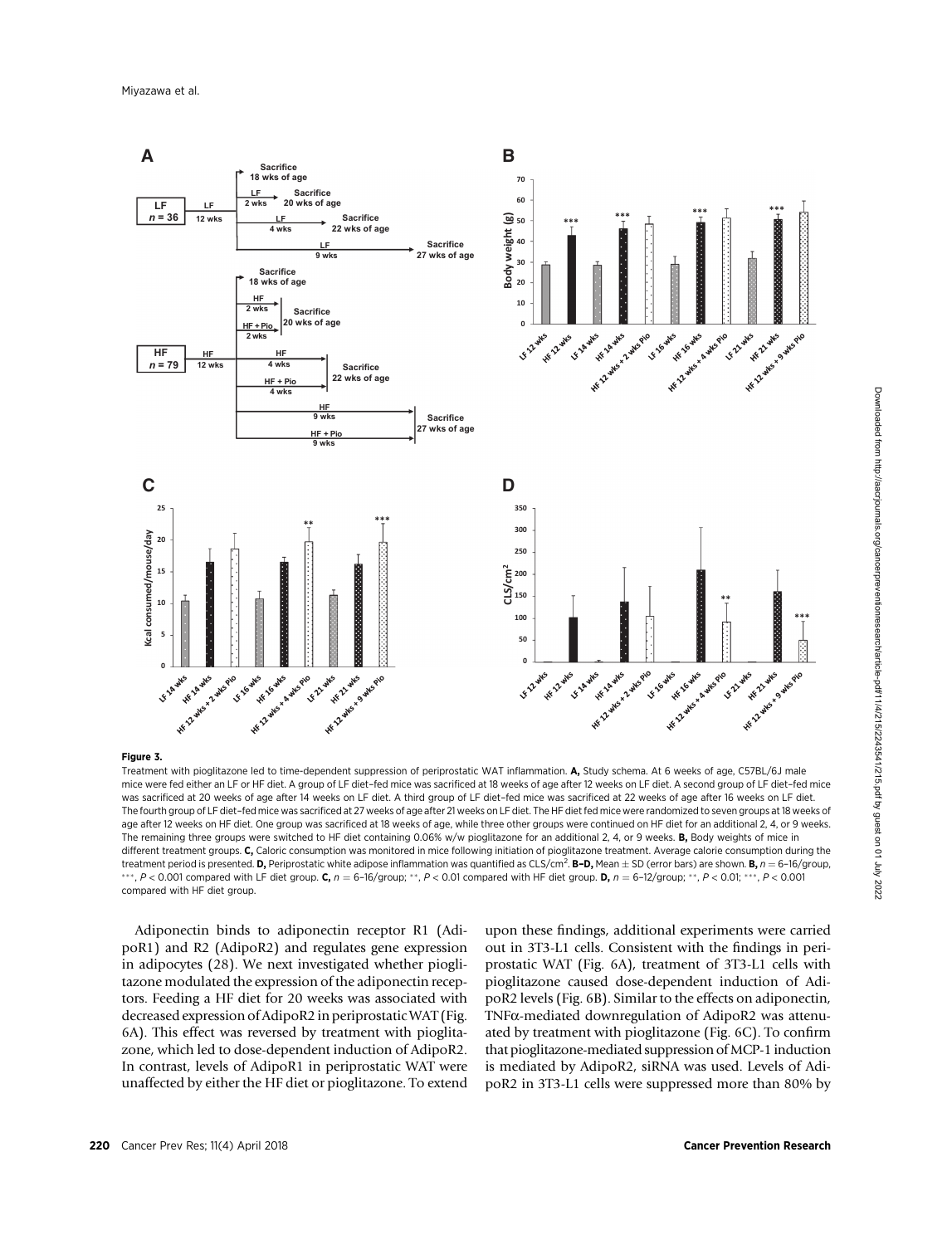

Figure 4.

The anti-inflammatory effects of pioglitazone are mediated by MCP-1. A, Study schema. Beginning at 6 weeks of age, wild-type and MCP-1<sup>-/-</sup> (B6.129S4-Ccl2<sup>tm1Rol</sup>/J) mice were fed either LF or HF diets for 20 weeks. Other mice received 12 weeks of HF diet before being switched to HF diet containing 0.06% w/w pioglitazone for 8 weeks. All mice were sacrificed at 26 weeks of age. **B.** Body weight was monitored weekly in different treatment groups. C. Periprostatic white adipose inflammation was quantified as CLS/cm<sup>2</sup>. Mean  $\pm$  SD (error bars) is shown;  $n = 4-6/$ group; \*,  $P < 0.05$  compared with HF diet group.

the siRNA to AdipoR2 (Fig. 6D). Notably, silencing AdipoR2 both enhanced TNFa-mediated induction of MCP-1 and attenuated the ability of pioglitazone to suppress the induction of MCP-1 (Fig. 6E). Taken together, our study demonstrates that treatment with pioglitazone suppresses obesity-related periprostatic WAT inflammation by inducing adiponectin, which acts, in turn, to block the induction of MCP-1 resulting in reduced macrophage accumulation (Fig. 6F).

# Discussion

WAT inflammation is associated with the development, grade, or progression of several solid tumors, including prostate cancer (11, 19, 29–31). Here, we demonstrate that diet-induced obesity led to periprostatic WAT inflammation in mice consistent with recent findings in men (11). Importantly, pioglitazone, an antidiabetic drug, protected against HF diet–induced periprostatic WAT inflammation. Similar anti-inflammatory effects of thiazolidinediones, including pioglitazone, have been demonstrated in other adipose depots in both mice and humans (16, 32–34).

We carried out a series of studies to explore the mechanism underlying the anti-inflammatory effects of pioglitazone. Treatment with pioglitazone led to a dosedependent decrease in the expression of MCP-1 in the periprostatic fat of obese mice (Fig. 2C). Because MCP-1 plays a key role in the recruitment of blood monocytes into adipose tissue where they differentiate and become macrophages (22, 23), it seemed likely that the observed decrease in MCP-1 levels could account for the reduction in periprostatic adipose inflammation. This possibility was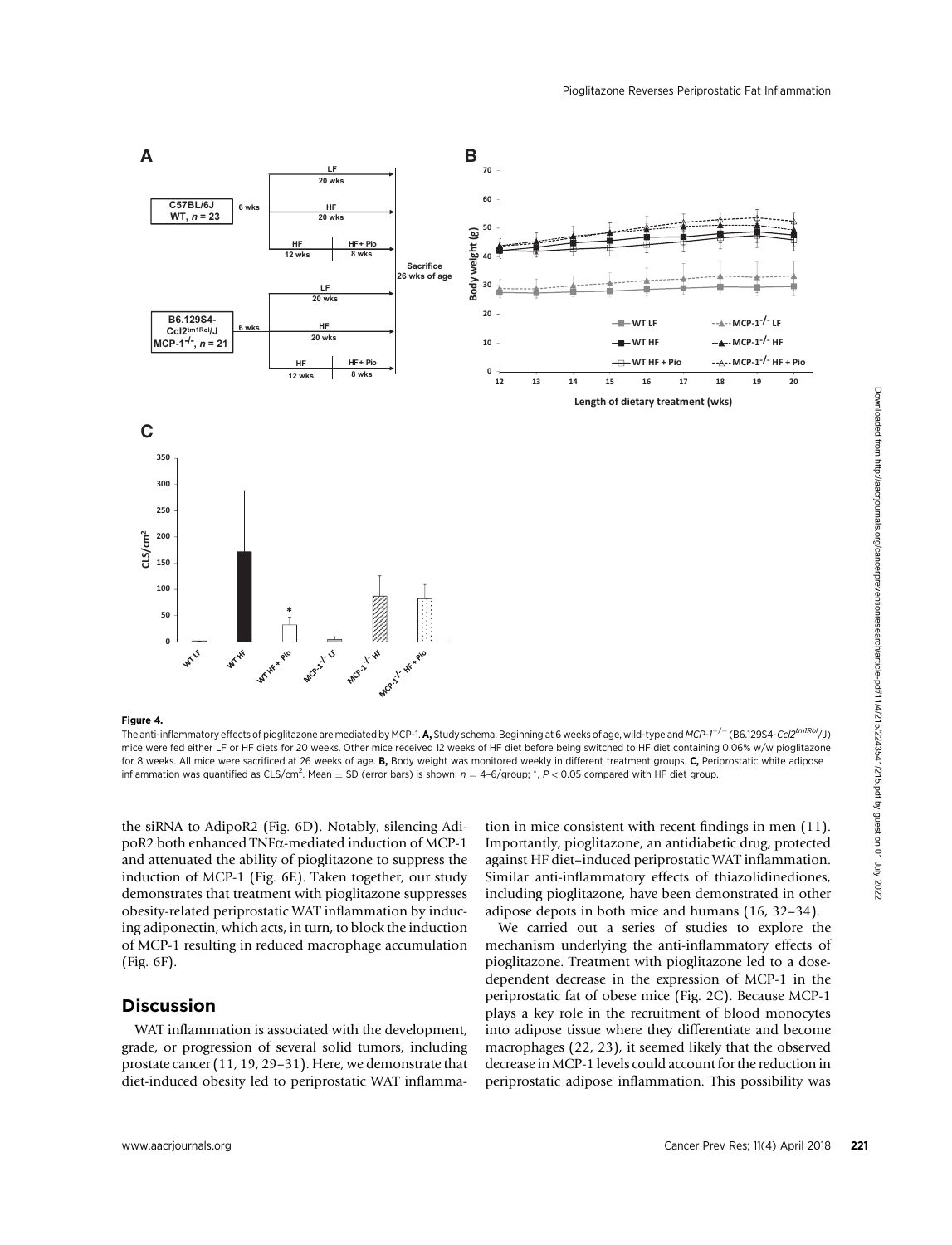

## Figure 5.

Pioglitazone-mediated induction of adiponectin regulates MCP-1 levels. A, At 6 weeks of age, C57BL/6J male mice were fed either LF diet or HF diet. The LF diet–fed mice were randomized to one of two groups. One group was sacrificed at 18 weeks of age after 12 weeks on LF diet, while the second group was sacrificed at 26 weeks of age after 20 weeks on LF diet. The other mice were fed HF diet for 12 weeks to induce obesity and then randomized to one of four groups. One group was sacrificed at 18 weeks of age after 12 weeks on HF diet. The second group was continued on HF diet, the third group was switched to HF diet containing 0.006% w/w pioglitazone, and the fourth group was switched to HF diet containing 0.06% w/w pioglitazone for an additional 8 weeks until sacrifice at 26 weeks of age. Adiponectin mRNA levels were measured in periprostatic WAT. B, 3T3-L1 adipocytes were treated with 0 to 2.5 umol/L pioglitazone for 6 hours. Relative adiponectin expression was quantified. C and D, 3T3-L1 adipocytes were pretreated with 0 to 2.5  $\mu$ mol/L pioglitazone for 6 hours. Subsequently, cells were treated with TNF $\alpha$  for an additional 6 hours. MCP-1 (C) and adiponectin (D) mRNA levels were quantified. E, 3T3-L1 adipocytes were transfected with control or adiponectin siRNA. Levels of adiponectin in the medium were quantified by ELISA. F, 3T3-L1 adipocytes were transfected with control siRNA or adiponectin siRNA. Seventy-two hours after transfection, cells were treated with vehicle or pioglitazone for 6 hours. Subsequently, cells received TNFa (10 ng/mL) for an additional 6 hours. Levels of MCP-1 mRNA were quantified. Mean  $\pm$  SD (error bars) is shown. A,  $n = 3-7/$ group;  $**$ ,  $P < 0.01$ ; \*\*\*,  $P < 0.001$  compared with mice fed HF diet for 20 weeks. **B-F,**  $n = 4-6$ /treatment group; \*,  $P < 0.05$ ; \*\*,  $P < 0.01$ ; \*\*\*,  $P < 0.001$ .

Downloaded from http://aacrjournals.org/cancerpreventionresearch/article-pdf/11/4/215/2243541/215.pdf by guest on 01 July 2022 Downloaded from http://aacrjournals.org/cancerpreventionresearch/article-pdf/11/4/215/2243541/215.pdf by guest on 01 July 2022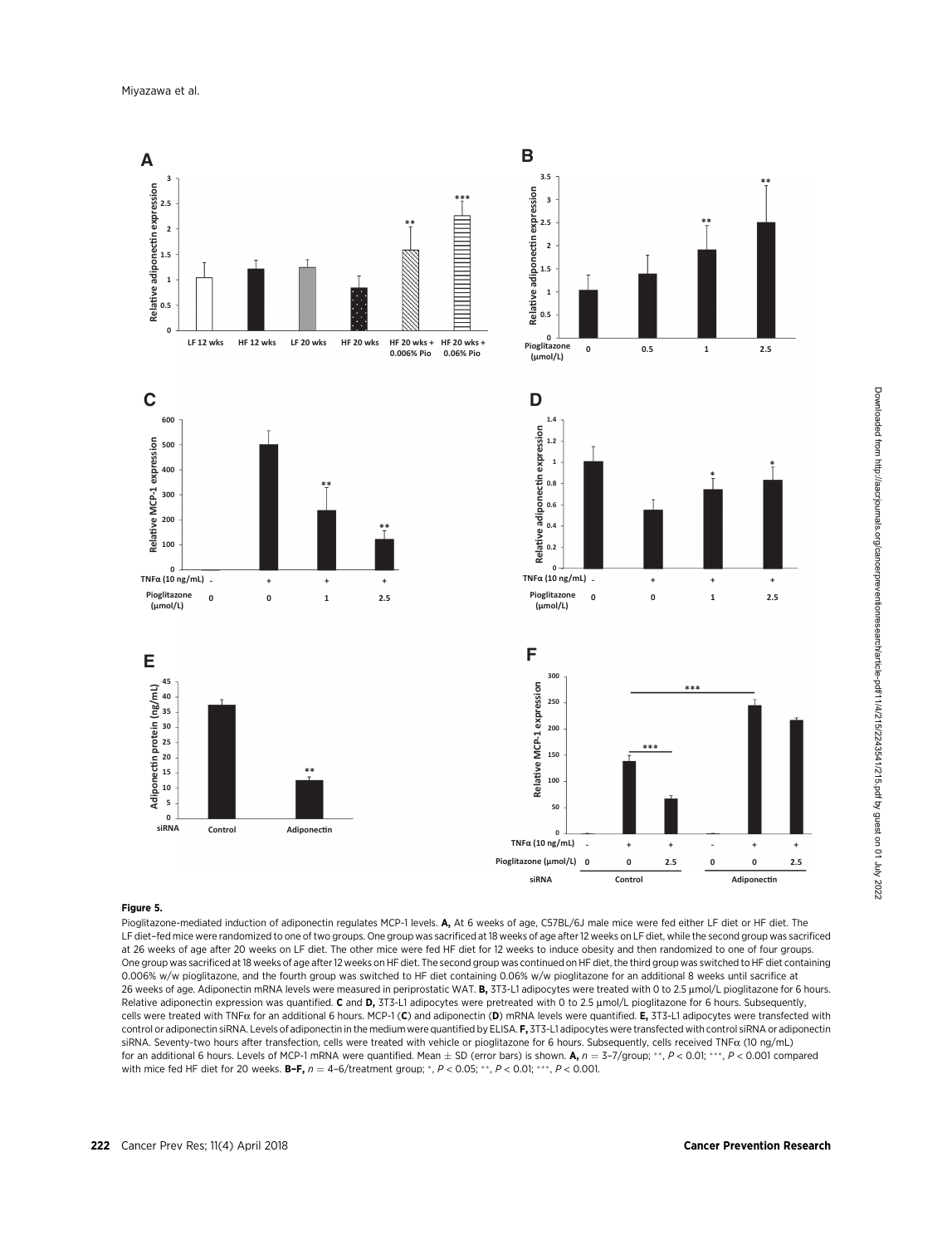

Pioglitazone induces AdipoR2. A, At 6 weeks of age, C57BL/6J male mice were fed either LF diet or HF diet. The LF diet-fed mice were randomized to one of two groups. One group was sacrificed at 18 weeks of age after 12 weeks on LF diet, while the second group was sacrificed at 26 weeks of age after 20 weeks on LF diet. The other mice were fed HF diet for 12 weeks to induce obesity and then randomized to one of four groups. One group was sacrificed at 18 weeks of age after 12 weeks on HF diet. The second group was continued on HF diet, the third group was switched to HF diet containing 0.006% w/w pioglitazone, and the fourth group was switched to HF diet containing 0.06% w/w pioglitazone for an additional 8 weeks until sacrifice at 26 weeks of age. AdipoR2 mRNA levels were quantified in periprostatic WAT. B, 3T3-L1 adipocytes were treated with 0 to 2.5  $\mu$ mol/L pioglitazone for 6 hours. Relative AdipoR2 expression was quantified. C, 3T3-L1 adipocytes were pretreated with 0 to 2.5 µmol/L pioglitazone for 6 hours. Subsequently, cells were treated with TNFa for an additional 6 hours. Relative AdipoR2 expression was quantified. D, 3T3-L1 adipocytes were transfected with control or AdipoR2 siRNA, and levels of AdipoR2 were quantified. E, 3T3-L1 adipocytes were transfected with control siRNA or AdipoR2 siRNA. Seventy-two hours after transfection, cells were treated with vehicle or pioglitazone for 6 hours. Subsequently, cells received TNF $\alpha$  (10 ng/mL) for an additional 6 hours. Levels of MCP-1 mRNA were quantified. **A–E,** Mean  $\pm$  SD (error bars) is shown.<br>A n = 3-7/group: \* P < 0.05: \*\* P < 0.01 compared with mice fed w  $\mathsf{A}, n = 3$ –7/group;  $^*, P < 0.05; ^{**}, P < 0.01$  compared with mice fed with LF diet for 20 weeks. B–E,  $n = 4$ –6/group;  $^*, P < 0.05; ^{**}, P < 0.01; ^{***}, P < 0.001;$  F, HF diet<br>feeding causes periprostatic adinocyte bypertrophy and feeding causes periprostatic adipocyte hypertrophy and increased production of MCP-1. MCP-1 is a chemokine that is important for recruitment of blood monocytes into periprostatic adipose tissue where they undergo differentiation and become macrophages leading to the formation of CLS. Pioglitazone induces adiponectin and its receptor (AdipoR2), which act, in turn, to block MCP-1 expression leading to a reduction in CLS.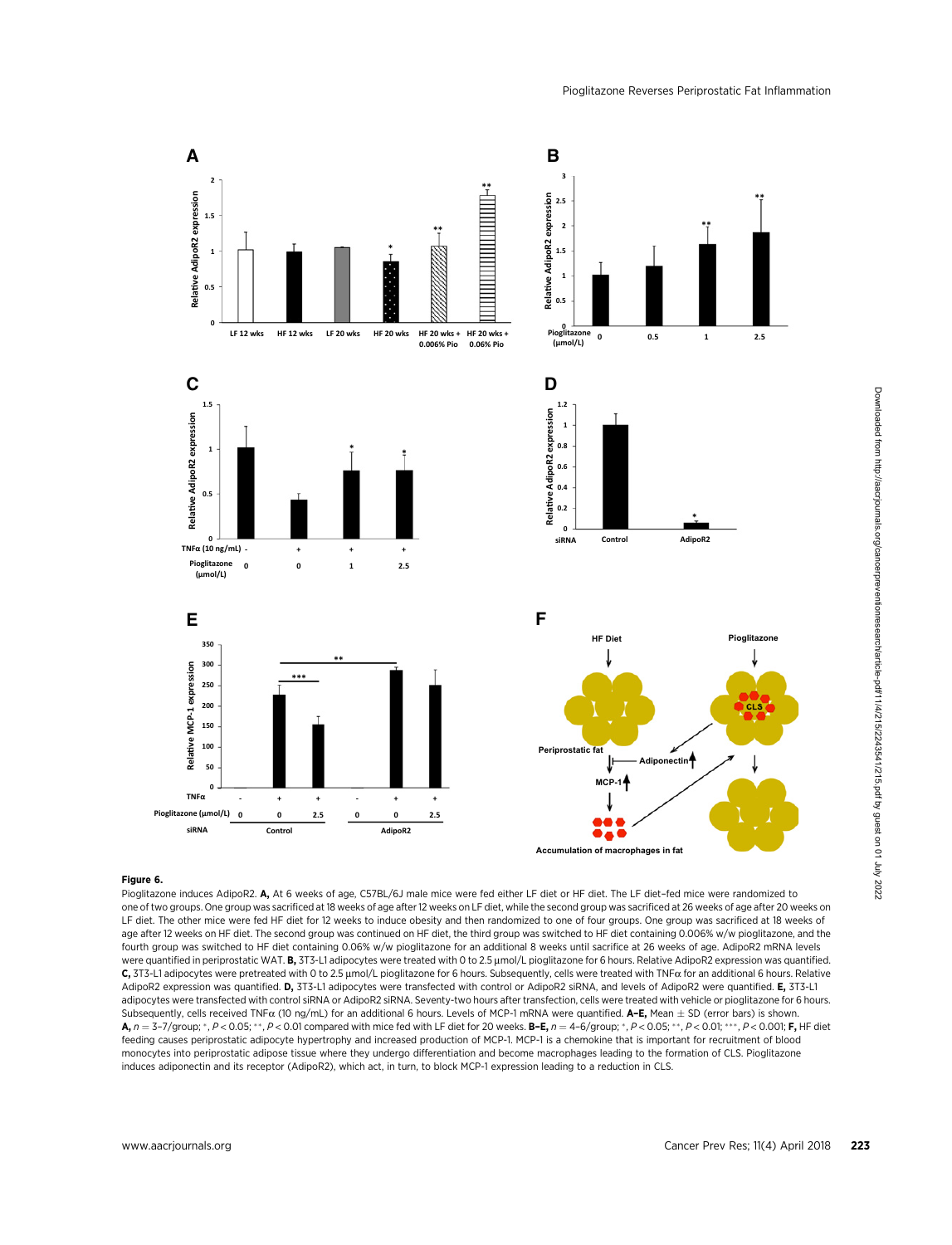supported by our observation that pioglitazone failed to suppress periprostatic adipose inflammation in obese MCP-1 knockout mice (Fig. 4C). The fact that the ability of pioglitazone to suppress periprostatic adipose inflammation was dependent on its effect on MCP-1 is consistent with prior reports that thiazolidinediones can suppress levels of MCP-1 (16, 34). In men, periprostatic adipose inflammation is associated with reduced circulating levels of adiponectin, an anti-inflammatory adipokine (11). Pioglitazone is known to induce adiponectin in both humans and mice (24, 35–38). Adiponectin has been reported to suppress MCP-1 levels (26). Hence, we next determined whether pioglitazone induced adiponectin or its receptor AdipoR2, leading to reduced levels of MCP-1. Pioglitazone caused dose-dependent induction of adiponectin and AdipoR2 in both periprostatic fat and in cultured adipocytes (Figs. 5A and B and 6A and B). Moreover, pioglitazone blocked TNFa-mediated induction of MCP-1, an effect that was attenuated when either adiponectin or AdipoR2 was silenced (Figs. 5F and 6E). Collectively, these results indicate that treatment with pioglitazone reduces obesity-related periprostatic WAT inflammation by inducing adiponectin, which acted, in turn, to suppress MCP-1 resulting in less macrophage accumulation. In preclinical studies, agonists of the adiponectin receptors can suppress inflammation (39). Whether such agents attenuate obesity-related periprostatic adipose inflammation or inhibit the development or progression of prostate cancer warrants further investigation.

In previous studies, adipocyte hypertrophy has been associated with WAT inflammation (10, 19, 21). It has been presumed that hypoxia, endoplasmic stress, or both stimulate the inflammatory response (40, 41). Consistent with findings in human periprostatic fat (11), we found that periprostatic adipocyte hypertrophy was associated with WAT inflammation in obese mice. Behavioral or pharmacologic interventions that result in reduced caloric intake lead to decreased adipocyte size and improved WAT inflammation (17, 42). In this study, pioglitazone stimulated caloric intake but did not induce weight gain, presumably because this agent induces mitochondrial biogenesis and thereby energy expenditure (43). Notably, treatment with pioglitazone reduced periprostatic WAT inflammation in the absence of a reduction in body weight or periprostatic adipocyte size. Recently, pioglitazone was reported to increase capillary density in association with decreasing adipose tissue inflammation, which would be anticipated to increase local oxygen tension (44). If similar effects occur in the periprostatic fat, this could explain the observed decrease in periprostatic WAT inflammation in the absence of a reduction in adipocyte size.

Inflamed periprostatic fat is associated with both highgrade prostate cancer and insulin resistance in prostate cancer patients (11). Elevated insulin levels have been suggested to play a role in prostate cancer growth and mortality

(12, 45, 46). Our preclinical study indicates that pioglitazone, an insulin sensitizer, causes a reduction in periprostatic inflammation after relatively short-term treatment. Pioglitazone can also suppress levels of the hormone resistin, which can stimulate the proliferation of prostate cancer cells (47, 48). A largemeta-analysis comparing thiazolidinedione use and cancer incidence suggested that pioglitazone may reduce the risk of prostate cancer (49). However, another recent study suggested that use of pioglitazone was associated with a small increase in the risk of prostate cancer (50). Hence, it is unclear from the epidemiologic evidence whether pioglitazone will be beneficial to either prostate cancer patients or men at high risk for prostate cancer. These studies failed to select for men with periprostatic adipose inflammation, the group that may be most likely to benefit from this type of agent. Given this uncertainty, a window-ofopportunity clinical trial should be considered where pioglitazone would be given to men in the preoperative period, allowing biological endpoints to be evaluated in both the prostate and periprostatic fat obtained at the time of surgery. Taken together, the current results raise the possibility that targeting the PPARg–adiponectin–MCP-1 axis will decrease periprostatic adipose inflammation and thereby reduce the risk of high-grade prostate cancer or improve the outcomes of men with prostate cancer.

#### Disclosure of Potential Conflicts of Interest

No potential conflicts of interest were disclosed.

## Authors' Contributions

Conception and design: K. Subbaramaiah, A.J. Dannenberg Development of methodology: M. Miyazawa, D.D. Giri, A.J. Dannenberg

Acquisition of data (provided animals, acquired and managed patients, provided facilities, etc.): M. Miyazawa, K. Subbaramaiah, P. Bhardwaj, D.J. Falcone, D.D. Giri, A.J. Dannenberg

Analysis and interpretation of data (e.g., statistical analysis, biostatistics, computational analysis): M. Miyazawa, X.K. Zhou, H. Wang, D.D. Giri

Writing, review, and/or revision of the manuscript: M. Miyazawa, K. Subbaramaiah, P. Bhardwaj, X.K. Zhou, D.D. Giri, A.J. Dannenberg Administrative, technical, or material support (i.e., reporting or organizing data, constructing databases): P. Bhardwaj, X.K. Zhou, A.J. Dannenberg

Study supervision: K. Subbaramaiah, A.J. Dannenberg

#### Acknowledgments

This work was supported by the Prostate Cancer Foundation (Movember-Challenge Award, A.J. Dannenberg), Tokyo Association for Clinical Surgery (M. Miyazawa), Patricia and William Kleh (A.J. Dannenberg), and NIH/NCIP50 CA092629 (A.J. Dannenberg).

The costs of publication of this article were defrayed in part by the payment of page charges. This article must therefore be hereby marked advertisement in accordance with 18 U.S.C. Section 1734 solely to indicate this fact.

Received September 15, 2017; revised October 27, 2017; accepted December 1, 2017; published OnlineFirst December 8, 2017.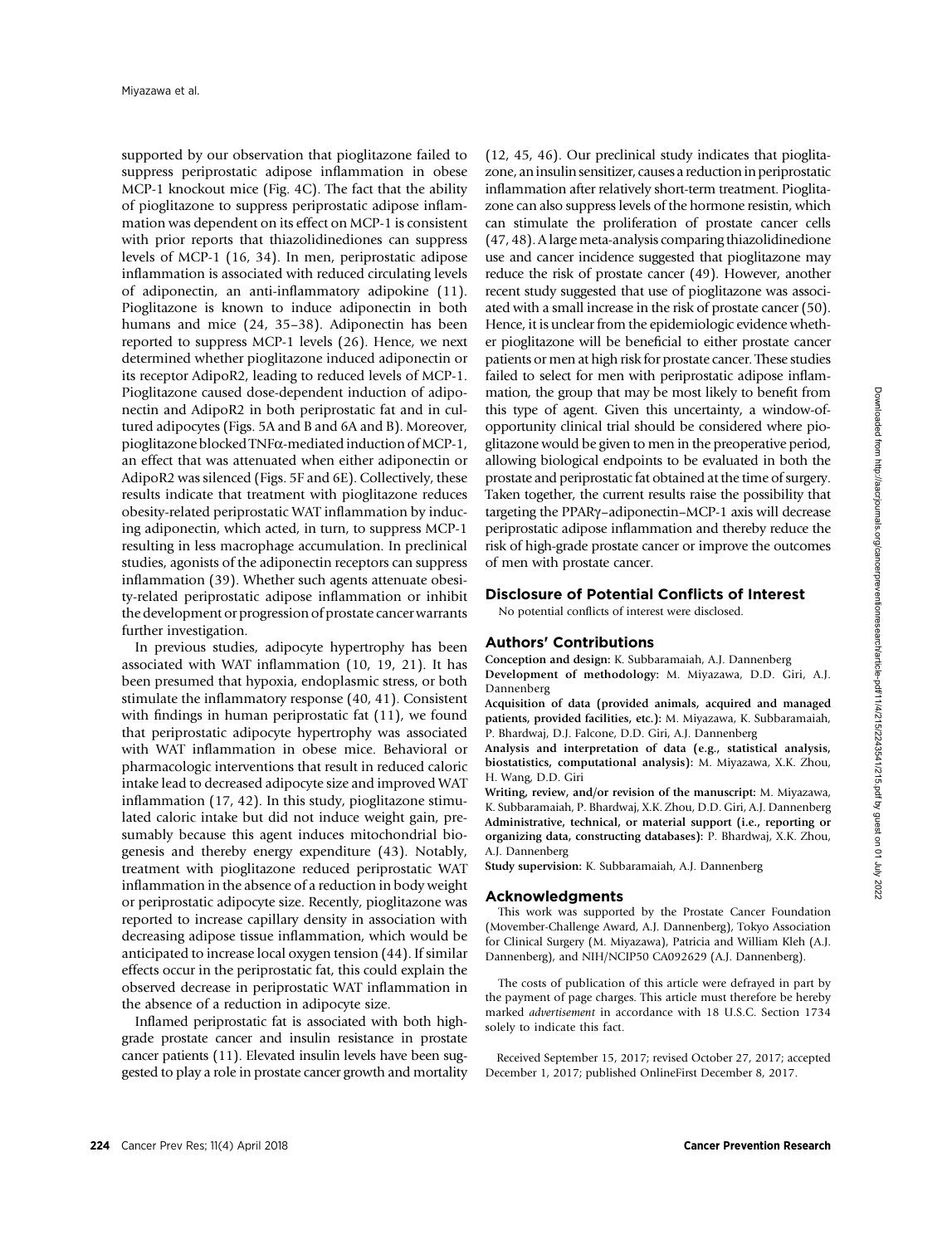## References

- 1. Discacciati A, Orsini N, Wolk A. Body mass index and incidence of localized and advanced prostate cancer–a dose-response meta-analysis of prospective studies. Ann Oncol 2012;23: 1665–71.
- 2. Cao Y, Ma J. Body mass index, prostate cancer-specific mortality, and biochemical recurrence: a systematic review and meta-analysis. Cancer Prev Res 2011;4:486–501.
- 3. Zhang X, Zhou G, Sun B, Zhao G, Liu D, Sun J, et al. Impact of obesity upon prostate cancer-associated mortality: a meta-analysis of 17 cohort studies. Oncol Lett 2015;9:1307–12.
- 4. Hammarsten J, Hogstedt B. Hyperinsulinaemia: a prospective risk factor for lethal clinical prostate cancer. Eur J Cancer 2005;41: 2887–95.
- 5. Allott EH, Howard LE, Cooperberg MR, Kane CJ, Aronson WJ, Terris MK, et al. Serum lipid profile and risk of prostate cancer recurrence: Results from the SEARCH database. Cancer Epidemiol Biomarkers Prev 2014;23:2349–56.
- 6. Li H, Stampfer MJ, Mucci L, Rifai N, Qiu W, Kurth T, et al. A 25 year prospective study of plasma adiponectin and leptin concentrations and prostate cancer risk and survival. Clin Chem 2010; 56:34–43.
- 7. Lumeng CN, Saltiel AR. Inflammatory links between obesity and metabolic disease. J Clin Invest 2011;121:2111–7.
- 8. Hotamisligil GS. Inflammation and metabolic disorders. Nature 2006;444:860–7.
- 9. Olefsky JM, Glass CK. Macrophages, inflammation, and insulin resistance. Annu Rev Physiol 2010;72:219–46.
- 10. Cinti S, Mitchell G, Barbatelli G, Murano I, Ceresi E, Faloia E, et al. Adipocyte death defines macrophage localization and function in adipose tissue of obese mice and humans. J Lipid Res 2005;46: 2347–55.
- 11. Gucalp A, Iyengar NM, Zhou XK, Giri DD, Falcone DJ, Wang H, et al. Periprostatic adipose inflammation is associated with high-grade prostate cancer. Prostate Cancer Prostatic Dis 2017; 20:418–23.
- 12. Hsing AW, Gao YT, Chua S Jr, Deng J, Stanczyk FZ. Insulin resistance and prostate cancer risk. J Natl Cancer Inst 2003;95: 67–71.
- 13. Ahmadian M, Suh JM, Hah N, Liddle C, Atkins AR, Downes M, et al. PPARgamma signaling and metabolism: the good, the bad and the future. Nat Med 2013;19:557–66.
- 14. Lehrke M, Lazar MA. The many faces of PPARgamma. Cell 2005; 123:993–9.
- 15. Maeda N, Takahashi M, Funahashi T, Kihara S, Nishizawa H, Kishida K, et al. PPARgamma ligands increase expression and plasma concentrations of adiponectin, an adipose-derived protein. Diabetes 2001;50:2094–9.
- 16. Di Gregorio GB, Yao-Borengasser A, Rasouli N, Varma V, Lu T, Miles LM, et al. Expression of CD68 and macrophage chemoattractant protein-1 genes in human adipose and muscle tissues: association with cytokine expression, insulin resistance, and reduction by pioglitazone. Diabetes 2005;54:2305–13.
- 17. Bhardwaj P, Du B, Zhou XK, Sue E, Giri D, Harbus MD, et al. Estrogen protects against obesity-induced mammary gland inflammation in mice. Cancer Prev Res 2015;8:751–9.
- 18. Subbaramaiah K, Howe LR, Zhou XK, Yang P, Hudis CA, Kopelovich L, et al. Pioglitazone, a PPARgamma agonist, suppresses CYP19 transcription: evidence for involvement of 15-hydroxyprostaglandin dehydrogenase and BRCA1. Cancer Prev Res 2012; 5:1183–94.
- 19. Morris PG, Hudis CA, Giri D, Morrow M, Falcone DJ, Zhou XK, et al. Inflammation and increased aromatase expression occur in

the breast tissue of obese women with breast cancer. Cancer Prev  $Res 2011:4:1021-9$ 

- 20. Kilroy G, Burk DH, Floyd ZE. High efficiency lipid-based siRNA transfection of adipocytes in suspension. PLoS One 2009;4: e6940.
- 21. Weisberg SP, McCann D, Desai M, Rosenbaum M, Leibel RL, Ferrante AW Jr. Obesity is associated with macrophage accumulation in adipose tissue. J Clin Invest 2003;112:1796–808.
- 22. Kanda H, Tateya S, Tamori Y, Kotani K, Hiasa K, Kitazawa R, et al. MCP-1 contributes to macrophage infiltration into adipose tissue, insulin resistance, and hepatic steatosis in obesity. J Clin Invest 2006;116:1494–505.
- 23. Kamei N, Tobe K, Suzuki R, Ohsugi M, Watanabe T, Kubota N, et al. Overexpression of monocyte chemoattractant protein-1 in adipose tissues causes macrophage recruitment and insulin resistance. J Biol Chem 2006;281:26602–14.
- 24. Bodles AM, Banga A, Rasouli N, Ono F, Kern PA, Owens RJ. Pioglitazone increases secretion of high-molecular-weight adiponectin from adipocytes. Am J Physiol Endocrinol Metab 2006; 291:E1100–5.
- 25. Hammarstedt A, Sopasakis VR, Gogg S, Jansson PA, Smith U. Improved insulin sensitivity and adipose tissue dysregulation after short-term treatment with pioglitazone in non-diabetic, insulin-resistant subjects. Diabetologia 2005;48:96–104.
- 26. Zoico E, Garbin U, Olioso D, Mazzali G, Fratta Pasini AM, Di Francesco V, et al. The effects of adiponectin on interleukin-6 and MCP-1 secretion in lipopolysaccharide-treated 3T3-L1 adipocytes: role of the NF-kappaB pathway. Int J Mol Med 2009;24: 847–51.
- 27. Murao K, Imachi H, Momoi A, Sayo Y, Hosokawa H, Sato M, et al. Thiazolidinedione inhibits the production of monocyte chemoattractant protein-1 in cytokine-treated human vascular endothelial cells. FEBS Lett 1999;454:27–30.
- 28. Kadowaki T, Yamauchi T, Kubota N, Hara K, Ueki K, Tobe K. Adiponectin and adiponectin receptors in insulin resistance, diabetes, and the metabolic syndrome. J Clin Invest 2006;116: 1784–92.
- 29. Iyengar NM, Zhou XK, Gucalp A, Morris PG, Howe LR, Giri DD, et al. Systemic correlates of white adipose tissue inflammation in early-stage breast cancer. Clin Cancer Res 2016;22: 2283–9.
- 30. Koru-Sengul T, Santander AM, Miao F, Sanchez LG, Jorda M, Gluck S, et al. Breast cancers from black women exhibit higher numbers of immunosuppressive macrophages with proliferative activity and of crown-like structures associated with lower survival compared to non-black Latinas and Caucasians. Breast Cancer Res Treat 2016;158:113–26.
- 31. Iyengar NM, Ghossein RA, Morris LG, Zhou XK, Kochhar A, Morris PG, et al. White adipose tissue inflammation and cancer-specific survival in patients with squamous cell carcinoma of the oral tongue. Cancer 2016;122:3794–802.
- 32. Bodles AM, Varma V, Yao-Borengasser A, Phanavanh B, Peterson CA, McGehee RE Jr, et al. Pioglitazone induces apoptosis of macrophages in human adipose tissue. J Lipid Res 2006;47: 2080–8.
- 33. Mulder P, Morrison MC, Verschuren L, Liang W, van Bockel JH, Kooistra T, et al. Reduction of obesity-associated white adipose tissue inflammation by rosiglitazone is associated with reduced non-alcoholic fatty liver disease in LDLr-deficient mice. Sci Rep 2016;6:31542.
- 34. Koppaka S, Kehlenbrink S, Carey M, Li W, Sanchez E, Lee DE, et al. Reduced adipose tissue macrophage content is associated with